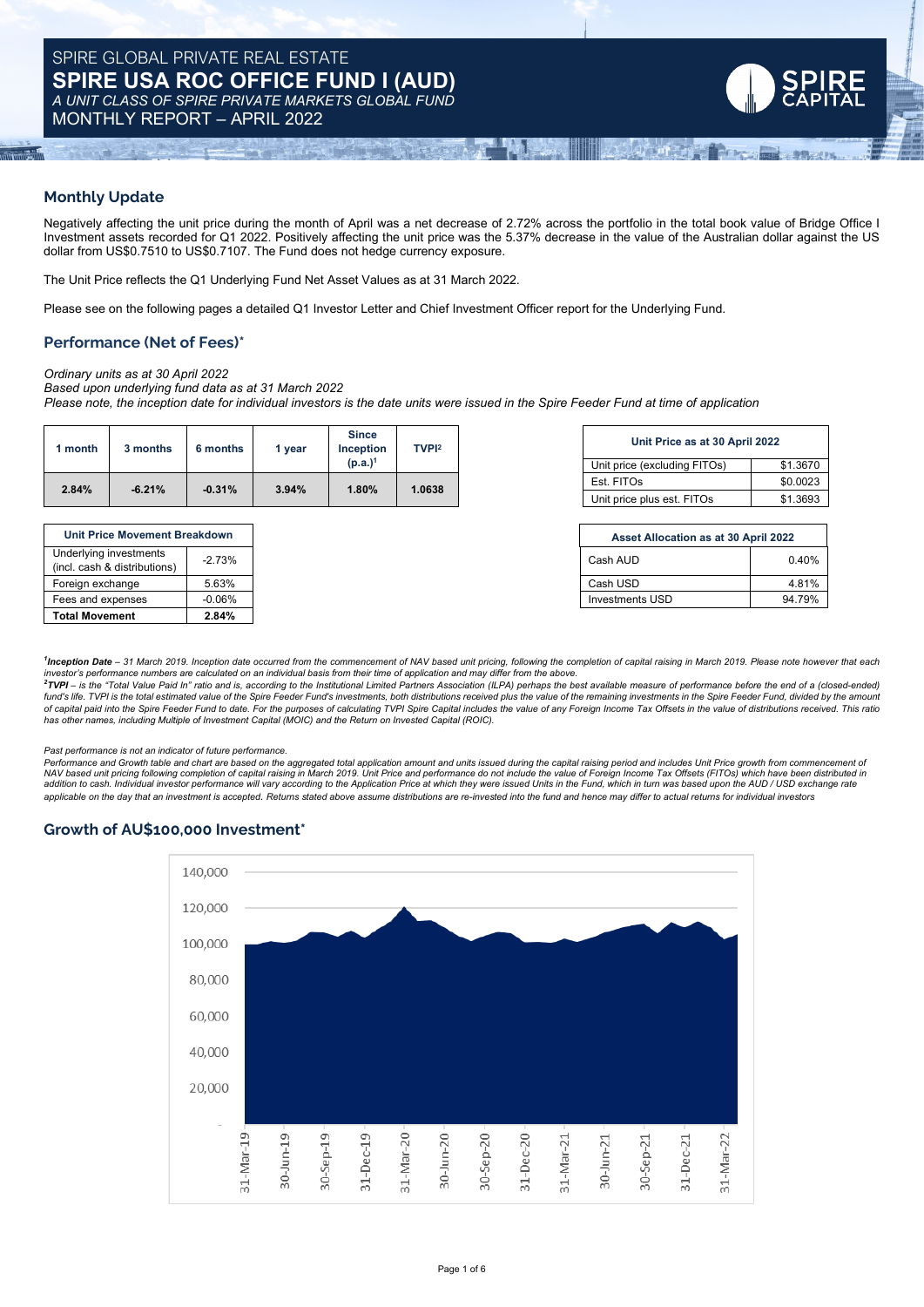# SPIRE GLOBAL PRIVATE REAL ESTATE **SPIRE USA ROC OFFICE FUND I (AUD)** *A UNIT CLASS OF SPIRE PRIVATE MARKETS GLOBAL FUND* MONTHLY REPORT – APRIL 2022





**SATIREM** 

# **Fund Details**

| Fund Size (AUDm):              | \$49.47m                | <b>Fund Manager:</b>           | Spire Capital Pty Limited                                                           |  |
|--------------------------------|-------------------------|--------------------------------|-------------------------------------------------------------------------------------|--|
| <b>Unit Price:</b>             | \$1.3670                | <b>Investment Manager:</b>     | Bridge Investment Group, LLC                                                        |  |
| <b>APIR Code:</b>              | <b>FTI 1567AU</b>       | <b>Responsible Entity:</b>     | <b>Equity Trustees Limited</b>                                                      |  |
| Commencement:                  | 15 June 2018            | <b>Base Management Fee:</b>    | 0.60% p.a. x NAV                                                                    |  |
| <b>Application Status:</b>     | CI OSED                 | <b>Underlying Fees:</b>        | 2% of committed equity                                                              |  |
| Liquidity:                     | Nil - Closed-ended fund | Underlying Performance<br>Fee: | 20% of realised profits after an 8%<br>preferred return is paid to Limited Partners |  |
| <b>Distribution Frequency:</b> | Annually as at 30 June  | Zenith Research<br>Rating:     | Recommended<br>(Original rating, now lapsed as closed                               |  |

# **Fund Overview**

Spire USA ROC Office Fund I (AUD) ('the Fund' a unit class of Spire Private Markets Global Fund) seeks to generate regular income and capital appreciation by investing in value-add US real estate. 'ROC' stands for Real estate Opportunity Capital. The Fund was established in June 2018 and acts as an unhedged Australian feeder fund into the assets of the underlying Bridge Office Fund I LP ("BOF I"), a Private Equity Real Estate underlying fund. BOF I held its final close in January 2019 raising US\$735.5 million (total committed equity, including co-invest) value-add "buy, fix, sell" fund, which will invest in value-add US commercial office properties. The Fund has a US\$34 million capital commitment to BOF I, of which 96.1% has now been called and invested, and owns a 6.16% share of a diversified current portfolio of 32 investments across various markets in the US.

Bridge's subsidiary fund management companies are registered investment advisers with approximately \$25 billion of AUM. The principals of Bridge have been investing in real estate for 27 years and have experienced success in the multifamily, commercial office, seniors housing and CRE-backed fixedincome sectors. Bridge's subsidiaries manage private equity funds, separately managed accounts, co-investments, and joint ventures. A vertically integrated real estate platform, Bridge and its affiliates employ over 4,000 people across 23 states and 50 metropolitan statistical areas. In 2020, Bridge was again named a Top 50 Private Equity Real Estate firm by PERE, a leading industry publication, moving up to #17 in the rankings. Bridge and its affiliates manage approximately 40,000 multifamily housing units, 12,500 senior housing units and about 14.4 million square feet of commercial office space.

# **Bridge Office I Funds – Q1 2022 Investor Letter from Bridge Investment Group**

*Note:* All dollar amount and performance returns quoted are US Dollar denominated.

Thank you for your support of Bridge Office I Funds (the "Fund" or the "Partnerships"). We are pleased to share with you the Quarterly Report for the period ending March 31, 2022.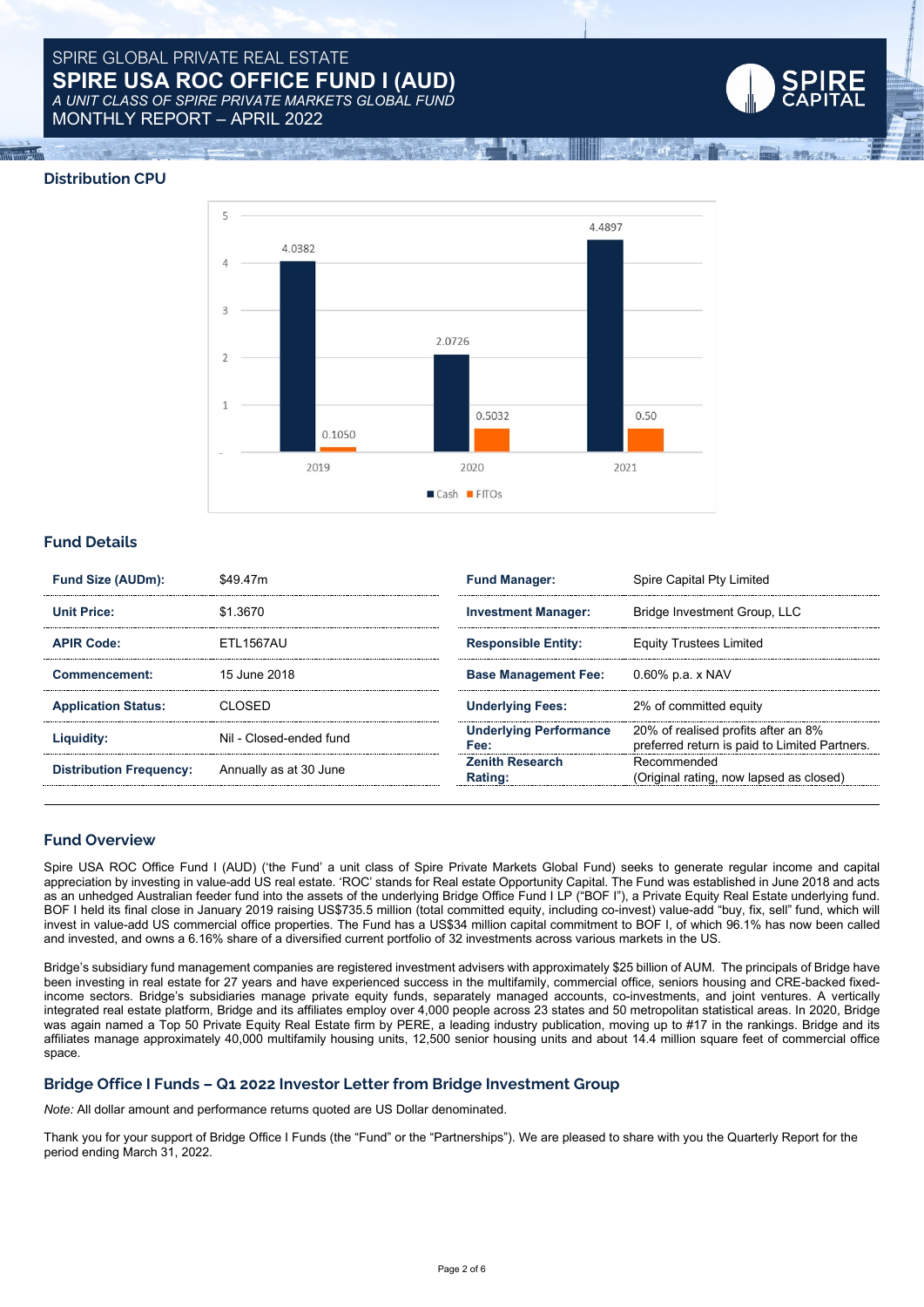# **OUR VIEWS ON THE RESILIENCE OF U.S. COMMERCIAL REAL ESTATE**

As of the date of this letter, Bridge Investment Group Holdings LLC ("Bridge") provides an update to our views communicated in our most recent investor letters related to year-end 2021 reporting, as well as those shared during our recent Limited Partner Annual Meeting. Over the last several weeks, we have observed choppy markets across public equities, sovereign bonds, corporate debt, and commodities. We believe that, in the context of macroeconomic and geopolitical volatility, we are privileged to be investors in the U.S. commercial real estate markets. Not only do we maintain our conviction that the U.S. is the preeminent investment destination globally, but also that thematic-driven investing in real assets in the U.S. provides our Limited Partner base with exposure to and relative safety in flight-to-quality opportunities in these turbulent times.

UTAL TENRESA)

**ARTIFLE COMMENTS** 

While there is much to share about Bridge and our outlook for positive growth in the coming year for the U.S. and its commercial real estate markets, we recognize that global events and in particular the war in Ukraine continue to leave an indelible mark on the broader global recovery. As a result of these forces, prices are expected to rise through the year, particularly in select sectors, which will continue to challenge markets. We believe, however, that the global response to these events will lead to strengthened global relations as well as a reevaluation of energy policy and reorientation of global supply chains. In the balance of these factors, we believe that the global outlook is likely to improve with respect to duration and magnitude.

There are headwinds, but we as a firm believe that the tailwinds exceed the headwinds across U.S. real estate sectors. Our positive outlook is grounded in several thematic factors that we believe are vital to navigating these turbulent times: (i) a growing population with fortified household balance sheets; (ii) high household formation and migration to knowledge-economy markets; (iii) low unemployment and high wage growth in growth markets; (iv) strong corporate balance sheets and the ability to invest in the office of tomorrow;  $(v)$  the connected office and the desirability of human-centric places for work; (vi) the evolution of consumerism and the related needs for infrastructure and logistics; (vii) decades of undersupply in the housing market; (viii) and strong housing demand driven by the demographic imperatives of growing millennial households and aging, active older individuals. These positive themes, in our view, largely offset the confluence of increased market volatility, higher interest rates and a higher forward curve, tight labor markets, and high inflation data. And while real estate is insulated from some of the direct impacts of these headwinds, it is not completely immune from downstream effects.

We believe we are positioned, not by accident, for performance and resilience in a world grasping for yield. We expect to continue to perform in such manner, to the benefit of our investors, because of our principled and disciplined approach to thematic investing. Our approach to forward integration and data-driven investing continues to be key differentiators that will further our performance in these turbulent times. We look forward to providing our in-depth views in our Investor Webinars between May 17th and 19th, 2022.

# **VIEWS ON THE OFFICE MARKETS AT Q1 2022 QUARTER END**

National-level market data highlights that the office markets continue to recover at a sustained pace, with overall net absorption the previous two quarters increasing to 82% of the five-year average prior to Covid at approximately 13.6 million square feet. The pipeline of tenant demand provides further insight into expected future absorption growth in coming quarters. As of March 2022, tenant office tour activity is up 5.4% quarter-over-quarter and 31% year-over-year<sup>i</sup>, and cumulative signed leases over the last four quarters totalled 349 million square feet, surpassing the pre-pandemic historical average<sup>ii</sup>.

The volume and pace of workers returning to the office also underpin a sector recovery, with card swipe data indicating a daily office occupancy rate that is currently 43% of pre-pandemic levels—the highest rate since the COVID-19 pandemic sent office workers home in March 2020<sup>ii</sup>. Large Southern markets are recovering quicker than others, with Austin, Dallas, and Houston recording office occupancy levels well above 50% and increasing weekly<sup>v</sup>. Current office usage rates are reflecting employers and employees embracing hybrid work models supportive of prioritizing workers' health and wellness, not shunning the office altogether. Surveys suggest that the emerging norm is three days a week in the office and two at home, cutting cumulative worker days on site by 30% or more<sup>vi</sup> Importantly, despite a decrease in the count of daily workers in the office, firms collectively predict only a 1% reduction in their space needs—indicative of broad reductions in density, but not office space<sup>vii</sup>.

National-level data does not provide a clear picture of where gains and losses are greatest given that national year-over-year rent growth is positive and accelerating compared to prior quarters. In Bridge target markets, where growth has been concentrated at 42% above the national average, we have observed market rent by square foot exceed pre-pandemic levels and set a new high relative to the last several decades<sup>viii</sup>. Office transaction volume came in at \$35.1 billion for Q1 2022, which is up 59.3% YOY and up 21.7% over the previous five-year average for Q1 activity<sup>ix</sup>. Nationally, average office cap rates increased slightly by 10 basis points to 6.3%; however, CBD and suburban cap rates diverged, with CBD expanding 80 bps to 5.9% and suburban rates compressing 10 bps to settle at 6.3%<sup>x</sup>. We believe this further reinforces our investment thesis and signals investor conviction in the attractiveness of U.S. suburban commercial office.

Across our portfolio in Bridge Office Fund I and Bridge Office Fund II ("Bridge Office"), Bridge Office has experienced the following:

- **Rent Collections:** Consistently strong as Bridge Office received **over 99% of rents through Q1 2022**. Only 0.5% of total Bridge Office I & II tenancy are currently in default on rental payments.
- **Record Leasing**: Bridge Office signed **65 leases** across **362k square feet** ("sf") during Q1, including 237K sf of new leasing and 125k sf of renewal leasing. Our leasing over the last four quarters totals 229 leases across 1,715k sf in both funds, with about 56% of deal activity reflecting renewals and approximately 15% of renewals including expansions. Our pipeline remains strong with several active deals under negotiation and robust touring and proposal activity.
- **Growing Rents:** Owned **market rents are up** 0.9% Y-o-Y, and quoted rents have increased across the portfolio 1.5% Y-o-Y.
- **Markets Update:** Chicago, Detroit, and East Bay markets are experiencing distress on a relative basis, as the path to normalized office activity and reoccupancy is taking longer in these markets. In contrast, Bridge Target Markets such as Charlotte, Raleigh, Atlanta, Denver, South Florida, Minneapolis, Maryland, Philadelphia and San Diego are continuing to see strong leasing activity reflective of positive net absorption this quarter.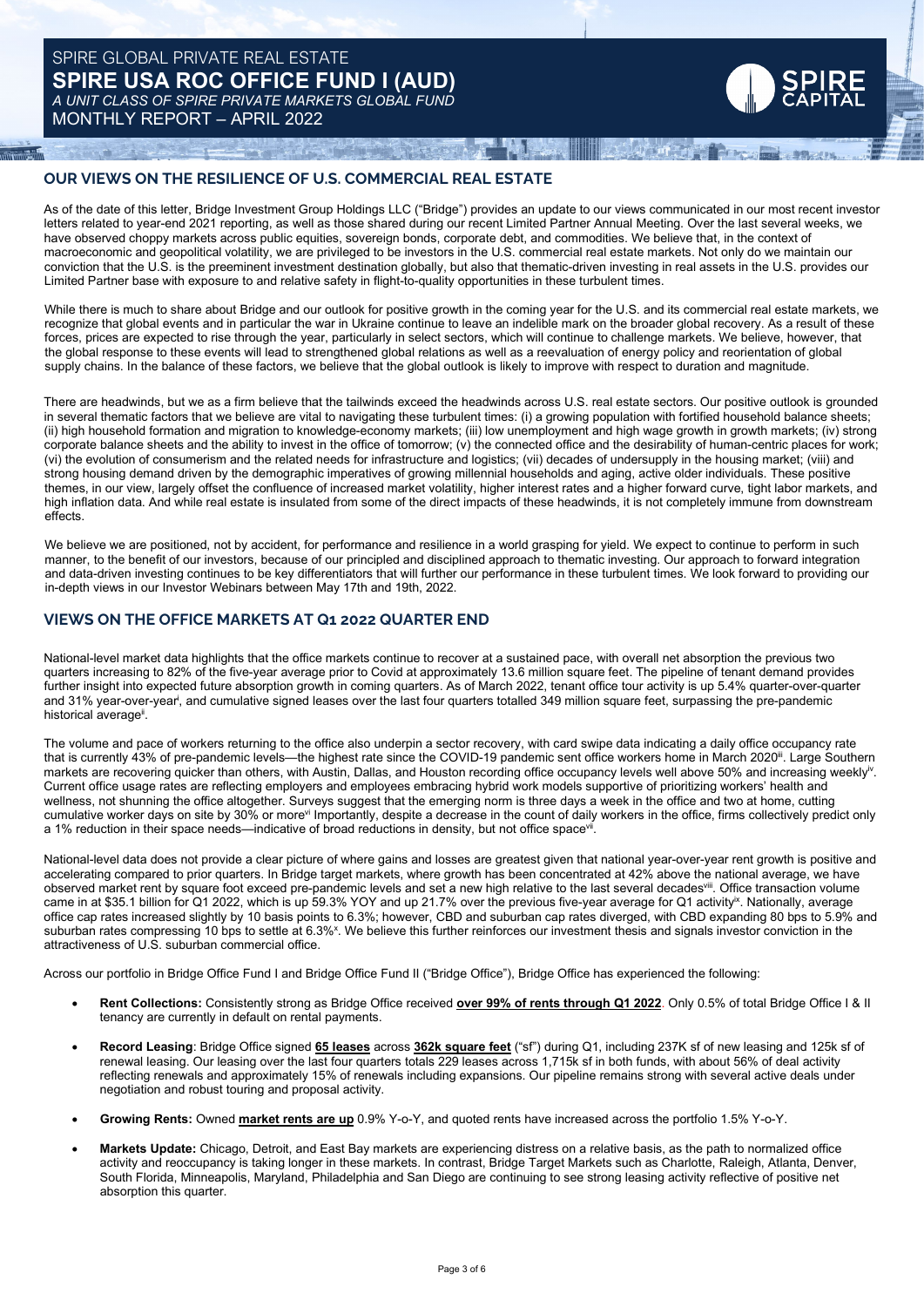# **INVESTMENT ACTIVITY UPDATE**

As of March 31, 2022, Bridge Office I had commitments totalling \$572.8 million, with the total called capital for Bridge Office I steady at \$549.8 million, or 96% of committed capital. Bridge Office I investments totalled 32 assets and 81 buildings at the peak and currently comprise 26 assets and 70 buildings, with a plurality across the southern U.S. markets. As of quarter end, Bridge Office I had invested \$537 million of capital, with an additional \$154 million coming from co-investments. The Fund has completed all planned acquisitions. The initial components of our asset business plans, including important offensive capital projects, are substantially completed.

**THE SACTO** 

## **OPERATIONAL HIGHLIGHTS**

Given steady leasing volume and the resumption of significant capital markets activity, we expect Bridge Office I performance marks to stabilize as COVID impacts finish working through the markets. As of the end of the first quarter, ITD and YTD 2022 NOI were 7.3% and 24.9% behind proforma, respectively, when amortizing early termination fees. Including all income from the leases terminated early, we are behind proforma NOI by only 4.0% ITD. Same-store NOI increased over the quarter by 3.2%. The Fund's portfolio properties annualized operating yield for Q1 2022 was 9.3% and is forecasted to be approximately 6.8% in 2022, driven by free rent impacts at assets such as Flagler, Station Square, Lenox Park, and One North LaSalle. Asset level cash flow remains solid, and we anticipate improving distribution yields for the Fund by 2023 as: 1) our leasing activity drives net absorption; and 2) refinancings stabilize our needed cash reserves and allow us to increase distributable cash and lower required reserves.

The portfolio continues to experience strong interest from tenants, with 250k sf of leasing during the quarter, comprised of 157k sf of new leases and 92k sf of renewals. The Fund's weighted average lease term was 3.7 years at quarter end. Leasing is expected to stay in a narrow band at around 77% leased and around 75% occupied +/- 150 bps over the next few quarters.

Abridge, Bridge Office's flex offering program, is currently being rolled out in 125,000 sf across six buildings between Office Fund I and II as 1–3 year lease terms at 1.4-1.5 times market rates. We have now executed three leases in Abridge for approximately 28,000 sf across Bridge Office, and interest across the portfolio has seen an increase thus far in 2022. Abridge is a complete plug and play solution (including furniture, security, internet, and food service) for Fortune 1000 tenants needing amenitization and flexibility for their office needs.

Investment disposition activity has continued to rebound. Subsequent to the end of first quarter, we closed on the sale of one building in the Lenox Park portfolio, as follows:

• **Lenox Park** – Bldg 1025 is a 331,013 sf building that closed subsequent to quarter end on April 14th, leaving four buildings remaining in our ownership. As the building is one part of the larger portfolio, we are not reporting individual returns.

We completed the following loan extensions/refinancings in Q1 2022:

- **Cornerstone** Secured a \$20mm loan refinance with Comerica Bank for a 3-year term with one 1-year extension option. The loan has a rate of BSBY + 250 bps and an initial funding of \$16.85 million with \$3.15 million in additional funding available for capex and leasing costs.
- **O'Hare International Center** Extended existing loan with Regions Bank until September 2022 at a rate of SOFR + 155 bps with approximately \$1.8 million in future funding available for leasing costs.
- **Sawgrass Tech** –Extended the existing loan with Capital One by one year to March 2023. The loan, which begins amortizing during the extension period, was converted to a SOFR-based loan with a spread of 165 bps and extends the availability of future funding for leasing costs.
- **P5** Modified the existing loan with Key Bank to include a new maturity of January 2023. The loan required a \$20 million paydown at execution and converted to a SOFR-based loan with a spread of 255 bps. In addition, the monthly cash flow generated by the portfolio is required to go towards principal paydowns, and a sale of 1200 Crown Colony would require full payoff of the loan.

There are several other loans in the fund set to mature over the balance of 2022 and we are currently evaluating extension or refinance opportunities on those properties.

## **FUND VALUATION UPDATE**

Valuations for the Fund declined modestly on the quarter. The total portfolio was written down by 1.3% with the primary declines coming from Windy Point II, One North LaSalle, and Lenox Park. Several assets in the portfolio saw value increases to offset these write downs, most notably Cornerstone, Phoenix Gateway, and Somerset Center, at 6.7%, 2.1.%, and 4.3% increases, respectively. We continue to be measured in our valuation movements given the macroeconomic conditions, however we are optimistic about Bridge Office I's positioning in the market. As has always been our experience, we believe strong operations mitigate risk and drive value for investors through challenging market cycles.

Our Q1 marks reflect continued pain in markets more impacted by lockdowns and work from home (i.e., East Bay, Chicago, and Detroit), though leasing is cycling up even in those markets. While at present we have eight assets marked with negative performance returns, we are anticipating leasing recoveries across the portfolio that will take many of these to positive marks before we complete the asset lifecycle. Market conditions have extended our holding periods, but the Fund and portfolio were designed to handle market turbulence and have the time to recover from it before our ultimate disposition of the properties.

We see three trends in the current office market: 1) flight to quality, with a premium placed on well-connected, environmentally sustainable, and amenitized office assets; 2) continued undercapitalization of the seller pool, extending the opportunity to acquire best-in-class assets at 50%+ discounts to replacement cost and modernize for the tenant of the future; and 3) strong tailwinds within specialized office such as life science and healthcare. Combined with our in-house operational and leasing expertise to drive value and capitalize high quality assets where others are unable, Bridge sees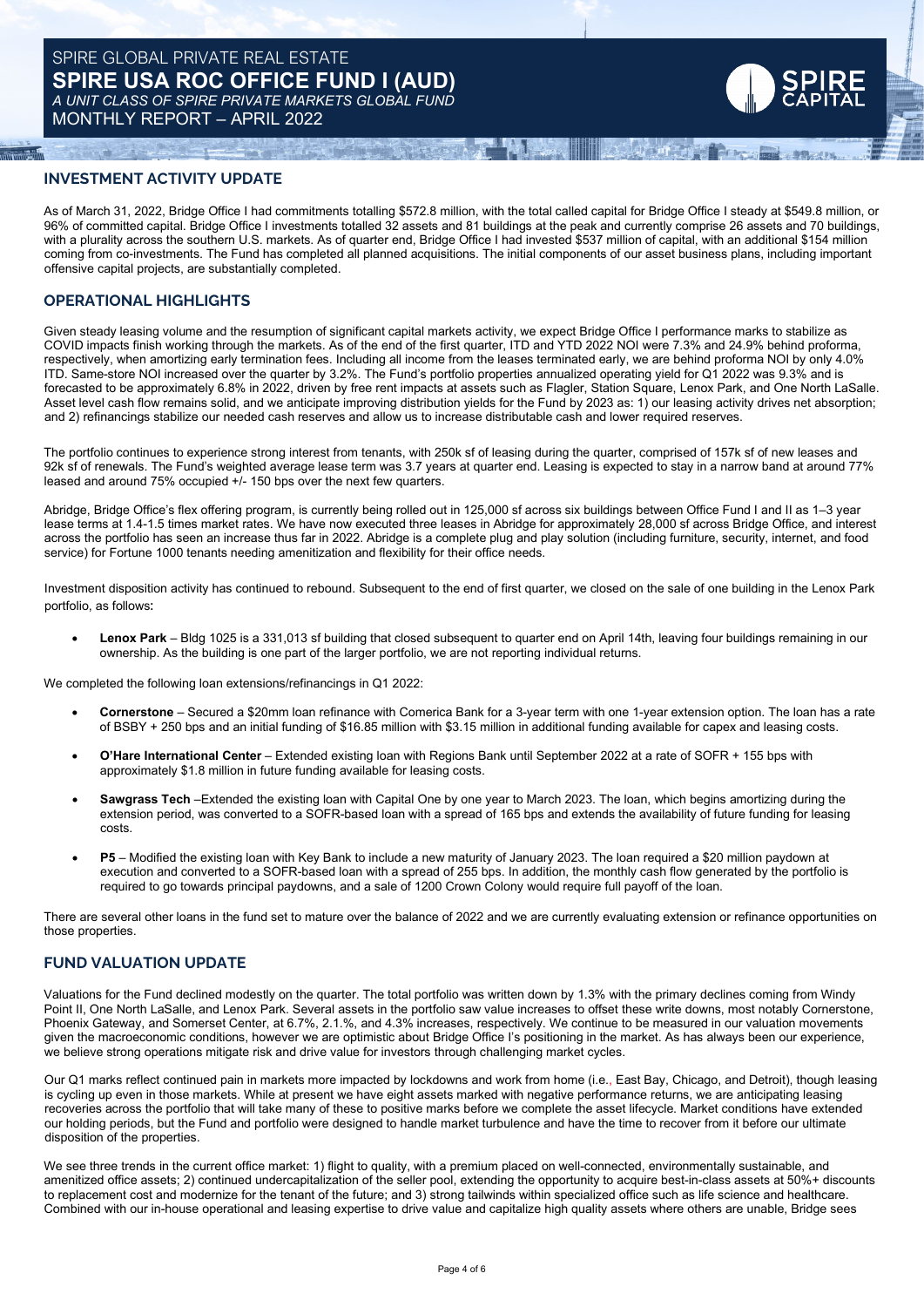# SPIRE GLOBAL PRIVATE REAL ESTATE **SPIRE USA ROC OFFICE FUND I (AUD)** *A UNIT CLASS OF SPIRE PRIVATE MARKETS GLOBAL FUND* MONTHLY REPORT – APRIL 2022

significant opportunity to outperform in the office sector in the current environment. Bridge Office Opportunities Fund III is expected to be structured to take advantage of these dynamics and opportunity set, with a target first closing in September 2022.

2540 That Thomas Shaw

# **BRIDGE'S ONGOING COMMITMENTS TO SOCIAL RESPONSIBILITY AND EQUITY**

We are proud to share that our second annual firmwide Environmental, Social and Governance ("ESG") Report was published during the first quarter. In addition to continued reporting alignment with the Global Reporting Initiative ("GRI") Standards, we increased transparency in this report by aligning our ESG objectives and initiatives with the United Nations Sustainable Development Goals ("SDGs") and disclosures that align with the Sustainability Accounting Standards Board ("SASB") standards for Real Estate. Furthermore, as Bridge became a supporter of the Task Force on Climate-related Financial Disclosures ("TCFD") in 2021, we shared our progress thus far on the recommended disclosures of the TCFD within our ESG report.

The recently launched dedicated Climate Change Task Force, comprised of senior leadership from across our equity asset verticals, ESG, risk management, legal and compliance, finance, and client solutions group, has been meeting on a monthly basis to discuss climate-related topics such as the TCFD pillars, their applicability to Bridge's business, and physical and transition risks.

As we continue to expand our reporting capabilities and build our overall ESG program, Bridge is currently completing second year GRESB reporting submissions for Bridge Workforce and Affordable Housing Fund (WFAH) and Bridge Office Fund II and first time GRESB reporting submissions with Bridge Multifamily Fund IV and Bridge Seniors Housing Fund II. We have expanded our delicencing efforts across all of our equity funds in regard to the viability of renewable energy infrastructure including solar and/or EV charging stations, with a few of our funds already commencing development of solar panels as a part of our Bridge Solar Initiative.

Among our recent accolades, the Bridge Solar Initiative was shortlisted in the Best Corporate Sustainability Strategy category and WFAH was shortlisted in the Best ESG Investment Fund: Real Estate category, both for the 2022 ESG Investing Awards.

We appreciate your support as our Partner and are gratified by the progress we have been able to achieve to date. We have a strong operating team in place, and the activity we are seeing at the asset level as we meaningfully move into a broader recovery bodes well for our Office Funds.

With Best Regards,

John Ward Chief Investment Officer Bridge Office I Funds

#### DISCLAIMER

This CIO Letter (this "Letter") is provided to limited partners for informational purposes only by Bridge Office Fund Manager LLC (together with its affiliates, "Bridge") related to an investment in the Fund. Neither prior performance of the Fund (including any distributions, returns or annualized yield) nor expected, target or pro forma returns are a guarantee of future results and individual investor returns differ materially from those summarized herein due to differing management fees and investment dates. This Letter contains forward-looking statements that are based on the current beliefs and<br>assumptions of Bridge. Investo or that the Fund will successfully execute on its strategies or achieve target returns. The performance of any investment, including an investment in the Fund, is subject to various risks, including those identified in the Fund's private placement memorandum.

i VTS, Office Demand Index, March 2022. ii Cushman & Wakefield, Office Marketbeat, Q1 2022.

iii Kastle, 10-city Back to Work Barometer, April 2022. iv Kastle, 10-city Back to Work Barometer, April 2022.

- 
- v Gensler, Meet the New 9-to-5: An Enhanced Approach to Hybrid Work, 8/11/2021. vi Harvard Business Review, Why Companies Aren't Cutting Back on Office Space, 1/25/2022.
- vii Harvard Business Review, Why Companies Aren't Cutting Back on Office Space, 1/25/2022.
- 

viii CoStar Group as of Q1 2022. ix Real Capital Analytics as of Q1 2022. x Real Capital Analytics as of Q1 2022.